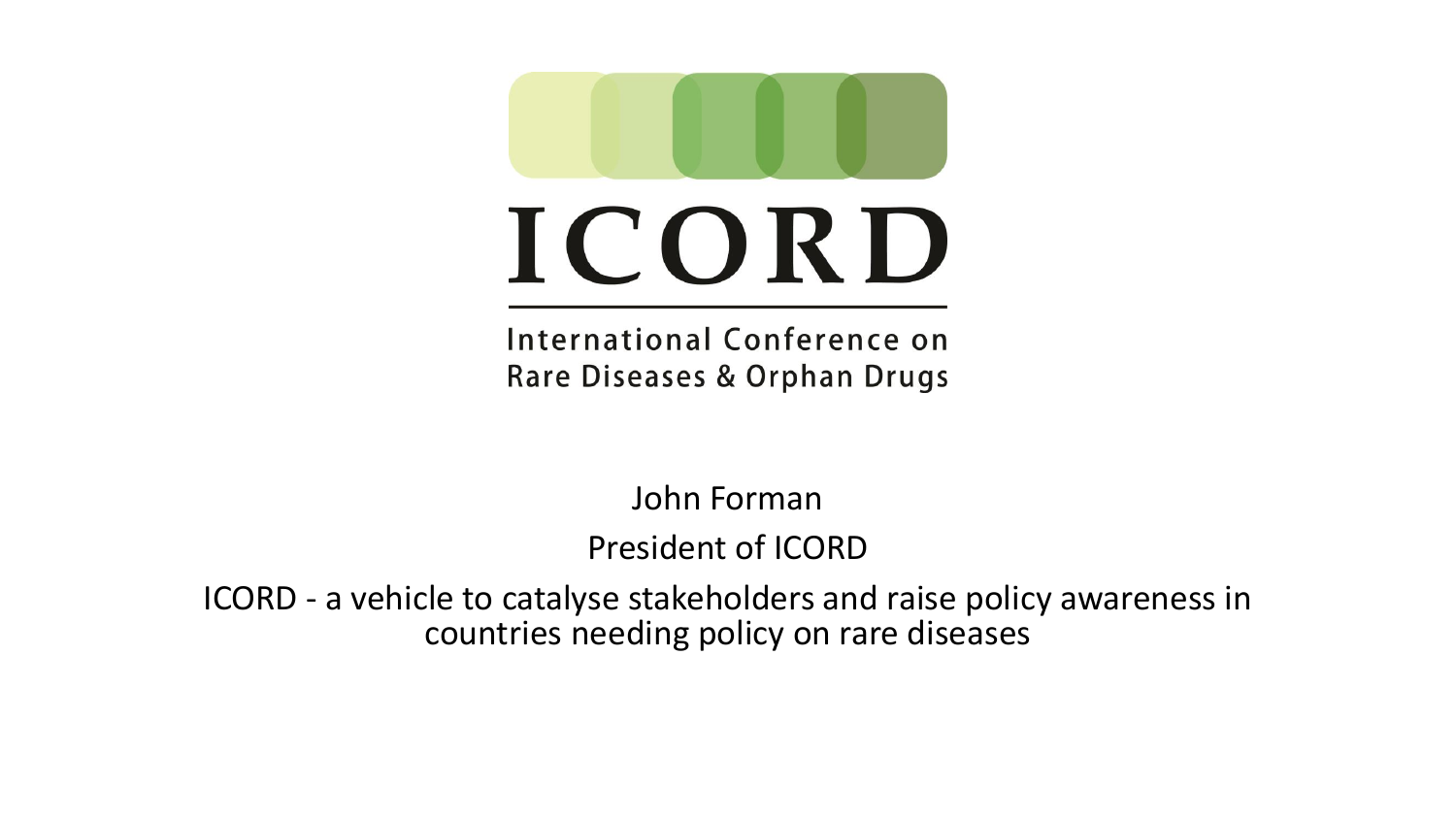

Introducing John

Married to Judith

Twins Timothy and Hollie

Born 14 November 1974

Alpha-Mannosidosis, an insidiously progressive Lysosomal storage disease

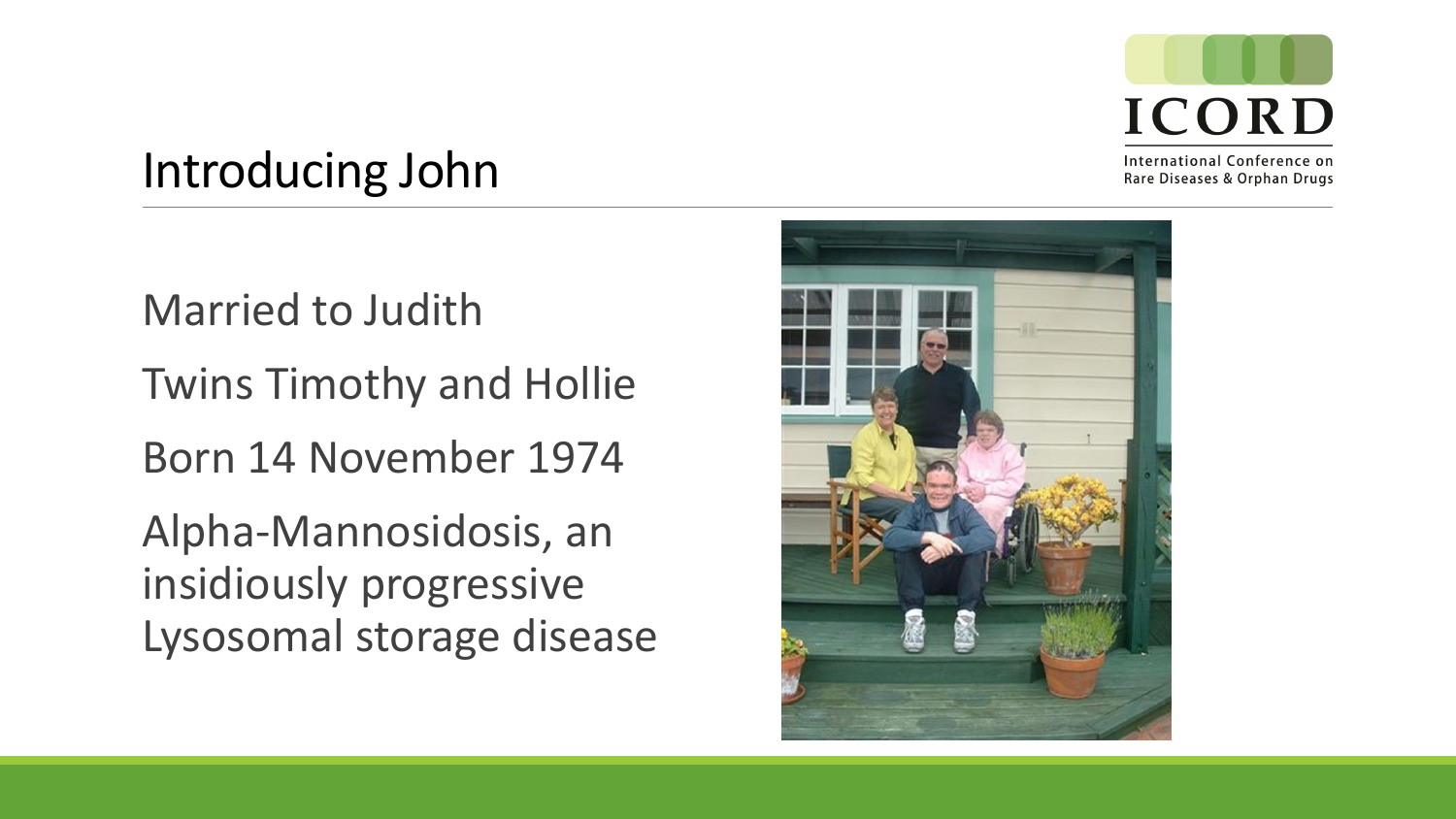

#### Introducing John

Chair of Lysosomal Diseases New Zealand since 1999

- Executive Director of NZ Organisation for Rare Disorders since 2000
- Vice-President of ISMRD, the International advocate for Glycoprotein storage diseases
- Chair of the NZ Carers Alliance
- Has published on health policy, ethics, screening, patient perspectives and animal model research
- Current President of ICORD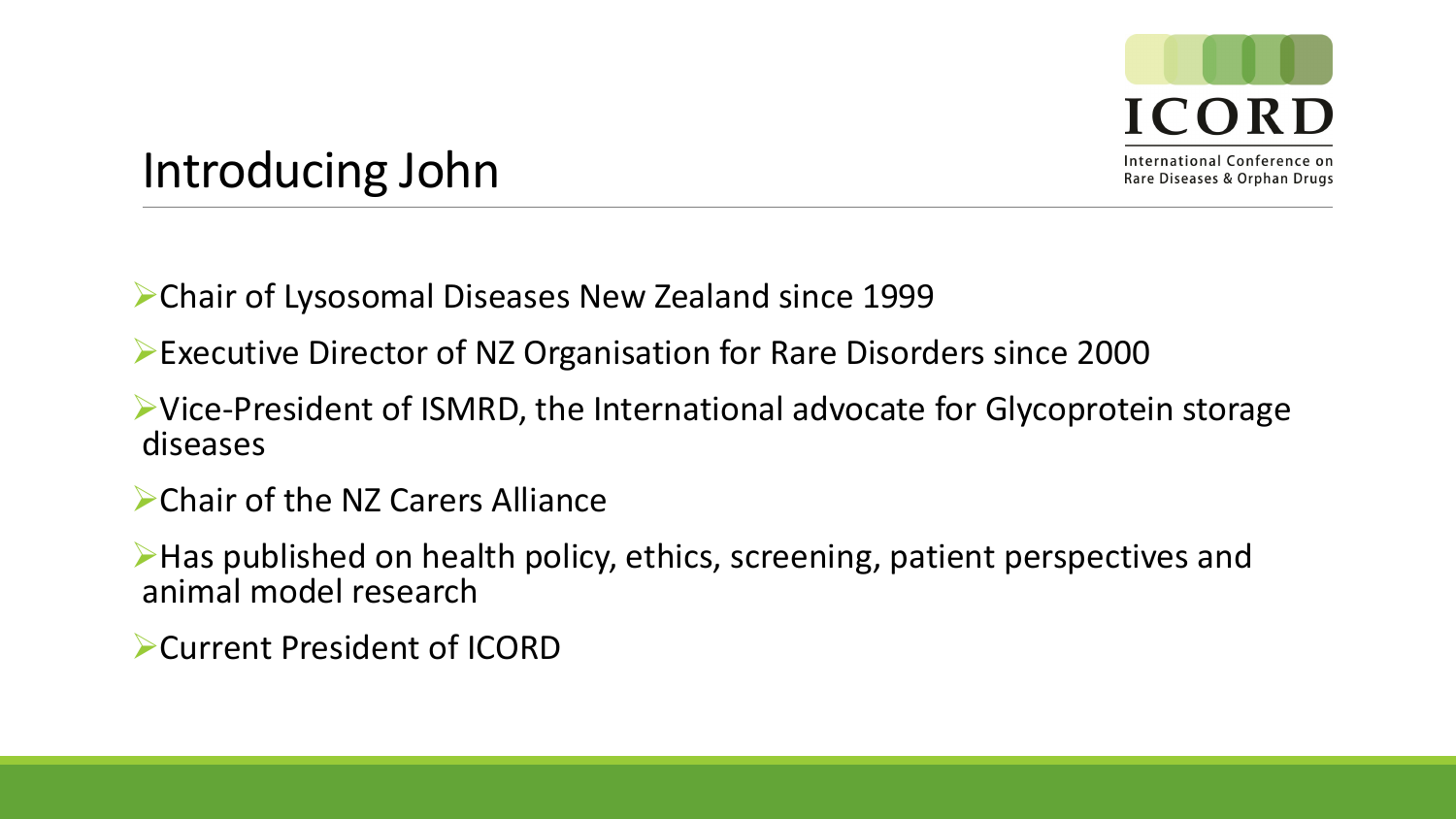

### Introducing ICORD

Society set up in 2007 (first ICORD conference 2005 in Stockholm)

- A multi-stakeholder society focused on rare diseases and orphan drugs
- Members include health officials, regulators, researchers, clinicians, industry, academics, patients, advocacy group leaders

**Example 13 Follows** 

USA, Sweden, Japan, Russia, Argentina, Belgium, Italy, Spain, the Netherlands

- ▶Next meeting in Mexico, October 2015
- ▶ 2016 South Africa?? New Zealand??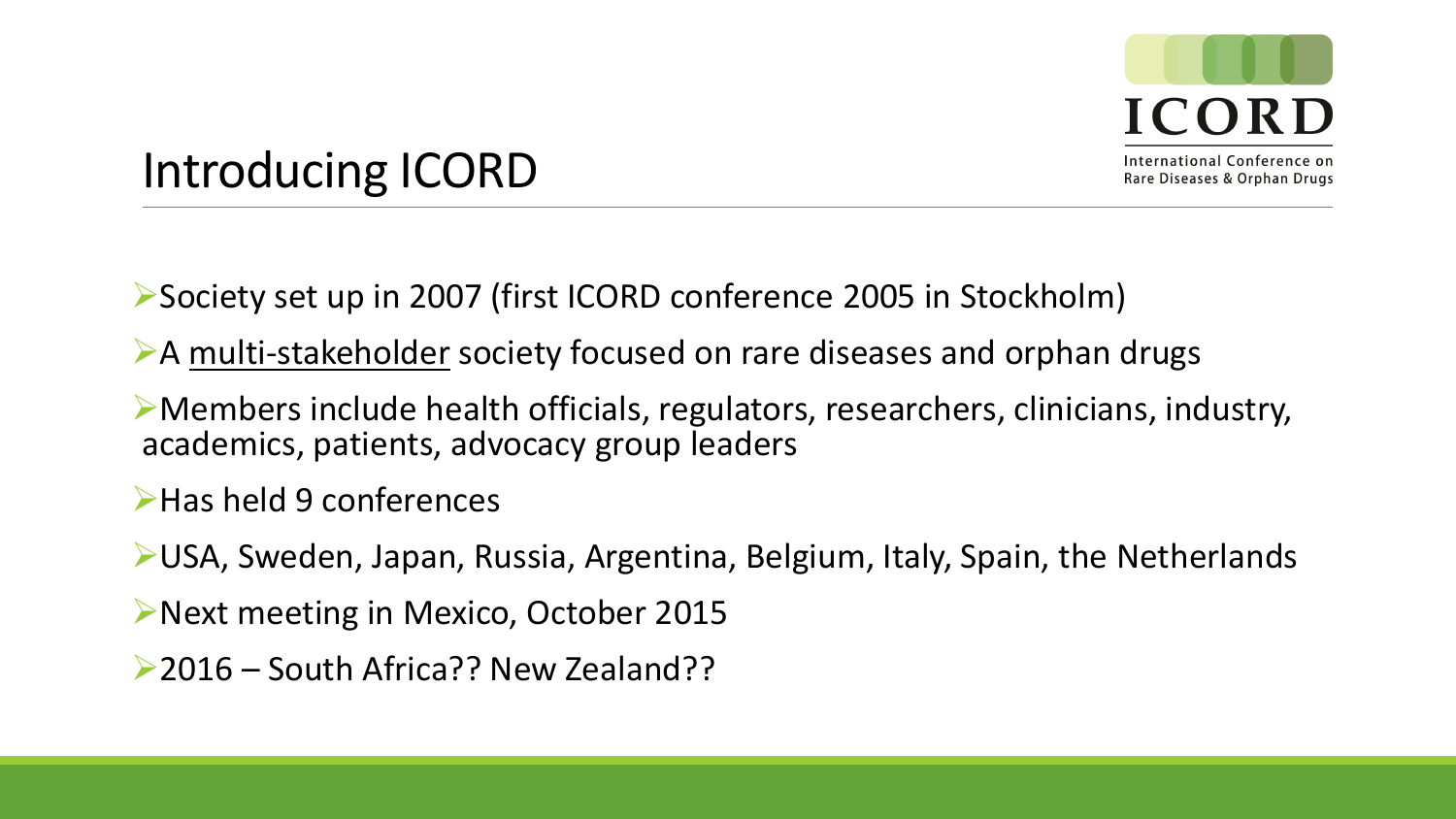

### ICORD aims

Organise annual conferences

 $\triangleright$  Promote research, ethics, policies and action on RD

 $\triangleright$  Provide a global forum for all stakeholders

Enhance international discussion, cooperation and coordination of policies and actions

Exchange best practices and develop approaches and tools to address common issues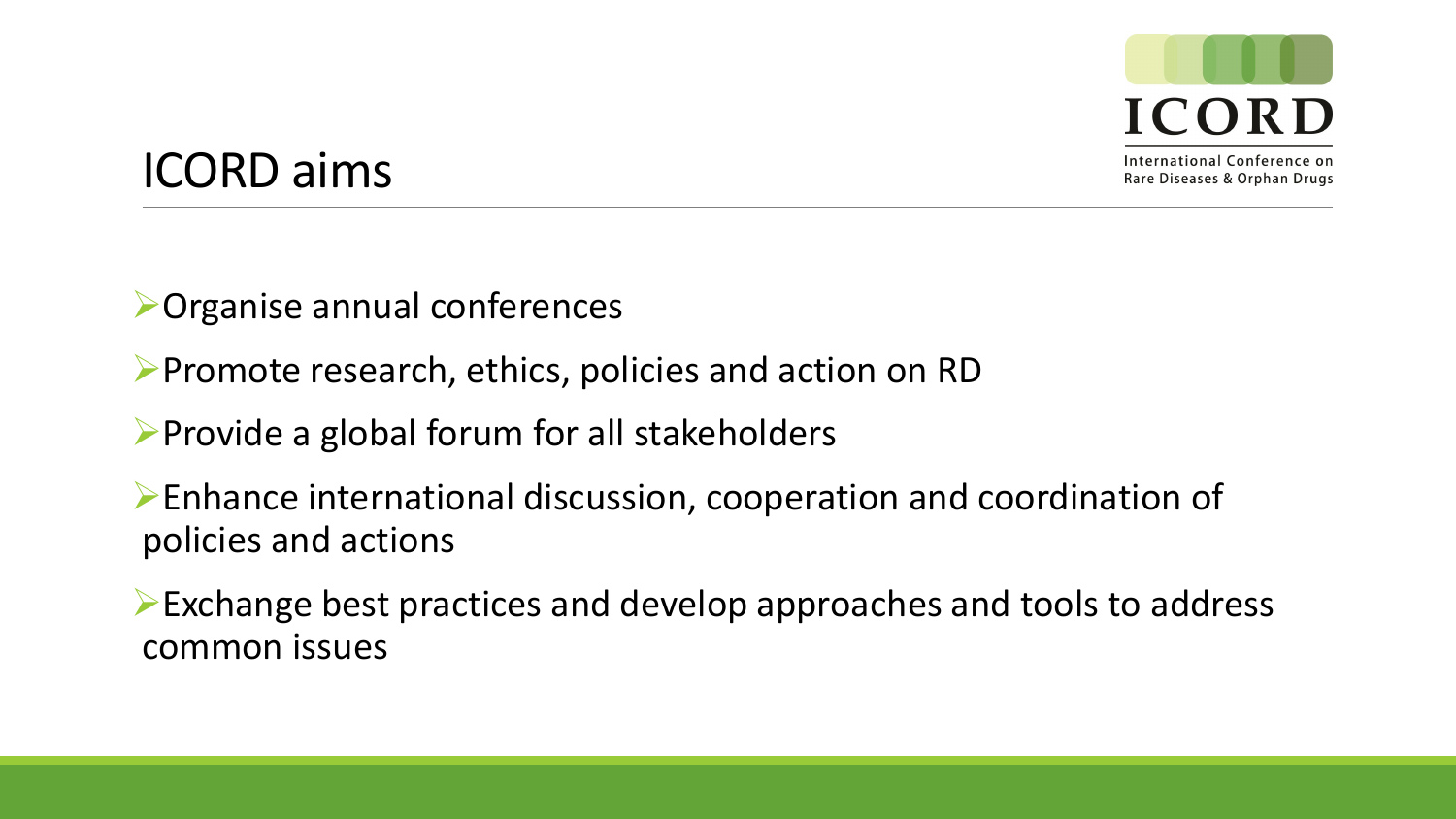

## ICORD past Presidents

Jan-Inge Henter – Karolinska Institute, Sweden

▶ Steve Groft – NIH, USA

▶Domenica Taruscio – ISS, Italy

Virginia Llera – Geiser Foundation, Argentina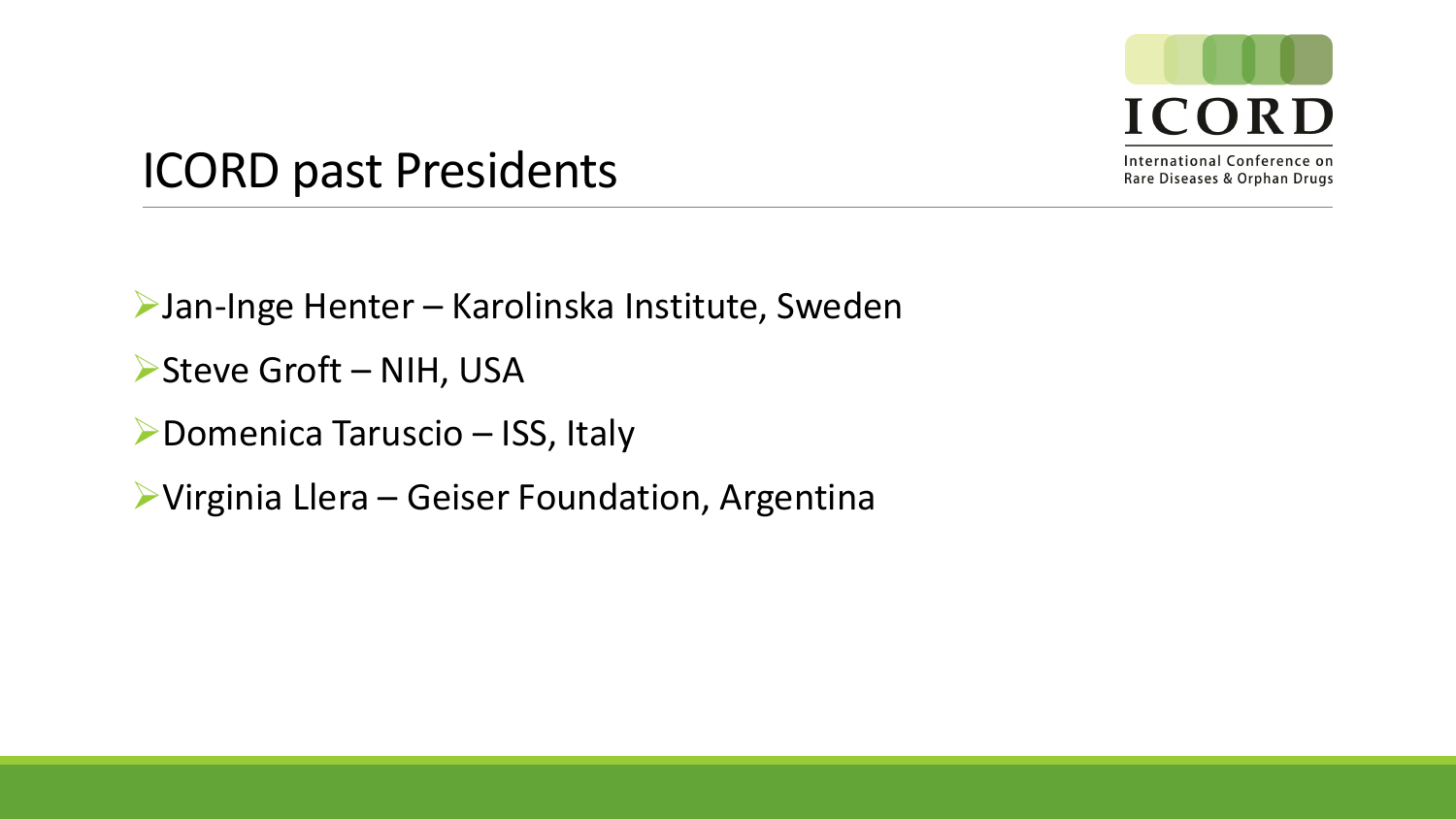

ICORD's current priorities

- $\triangleright$  Providing annual conferences and other forums
- $\triangleright$ Influencing government policies, especially in the developing world
- $\triangleright$  Providing input to the UN, WHO, World Bank
- Promoting our declaration on rare disease policies and action plans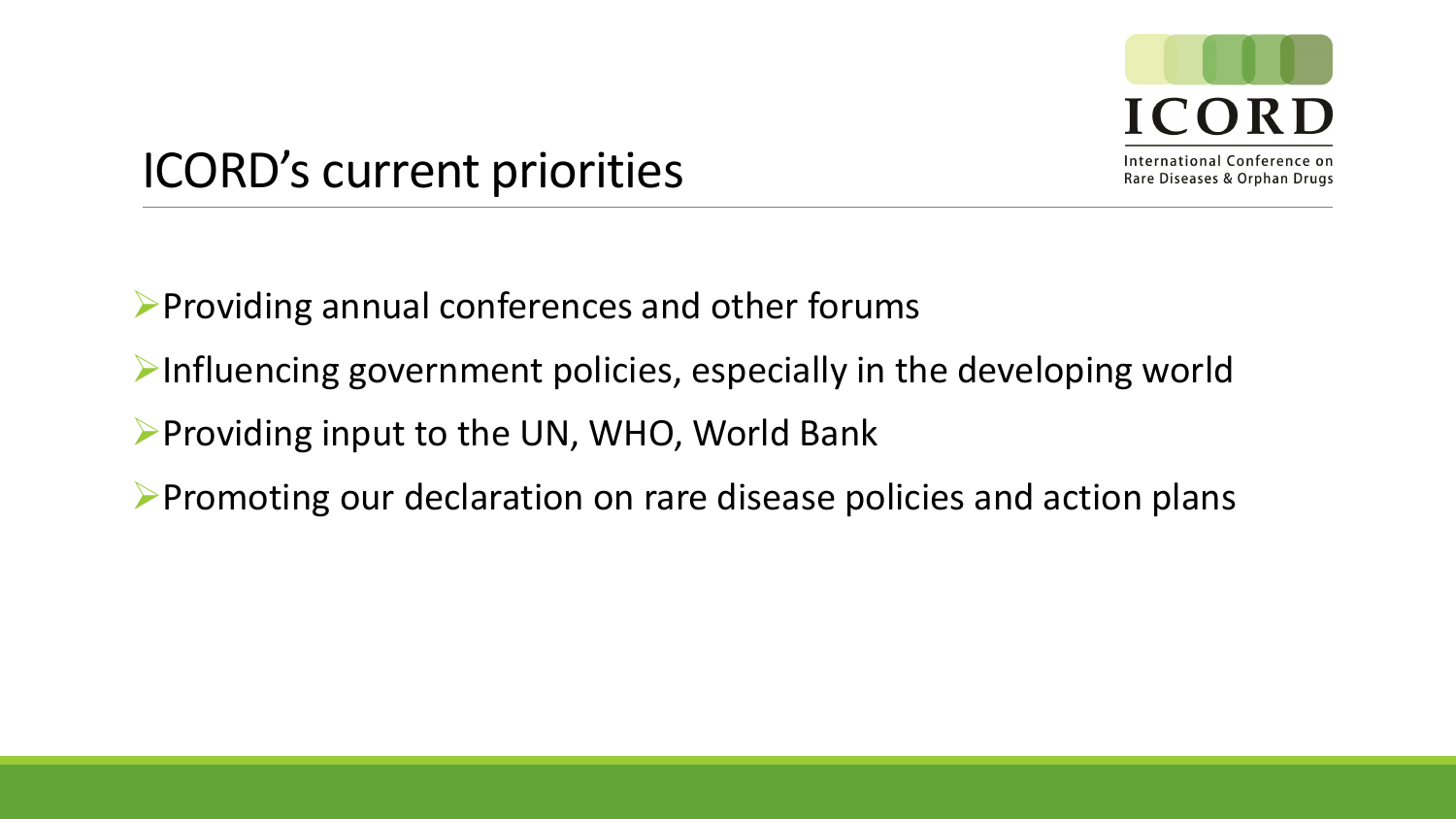

# ICORD's focus on policy

- $\triangleright$  Primary prevention and screening
- $\blacktriangleright$  Early and accurate diagnosis
- Access to clinical care services
- Palliative care, social support
- **Promotion of research & drug discovery**
- $\triangleright$ Improving medicine regulation and medicine access

 $\triangleright$  The whole life course "womb to tomb"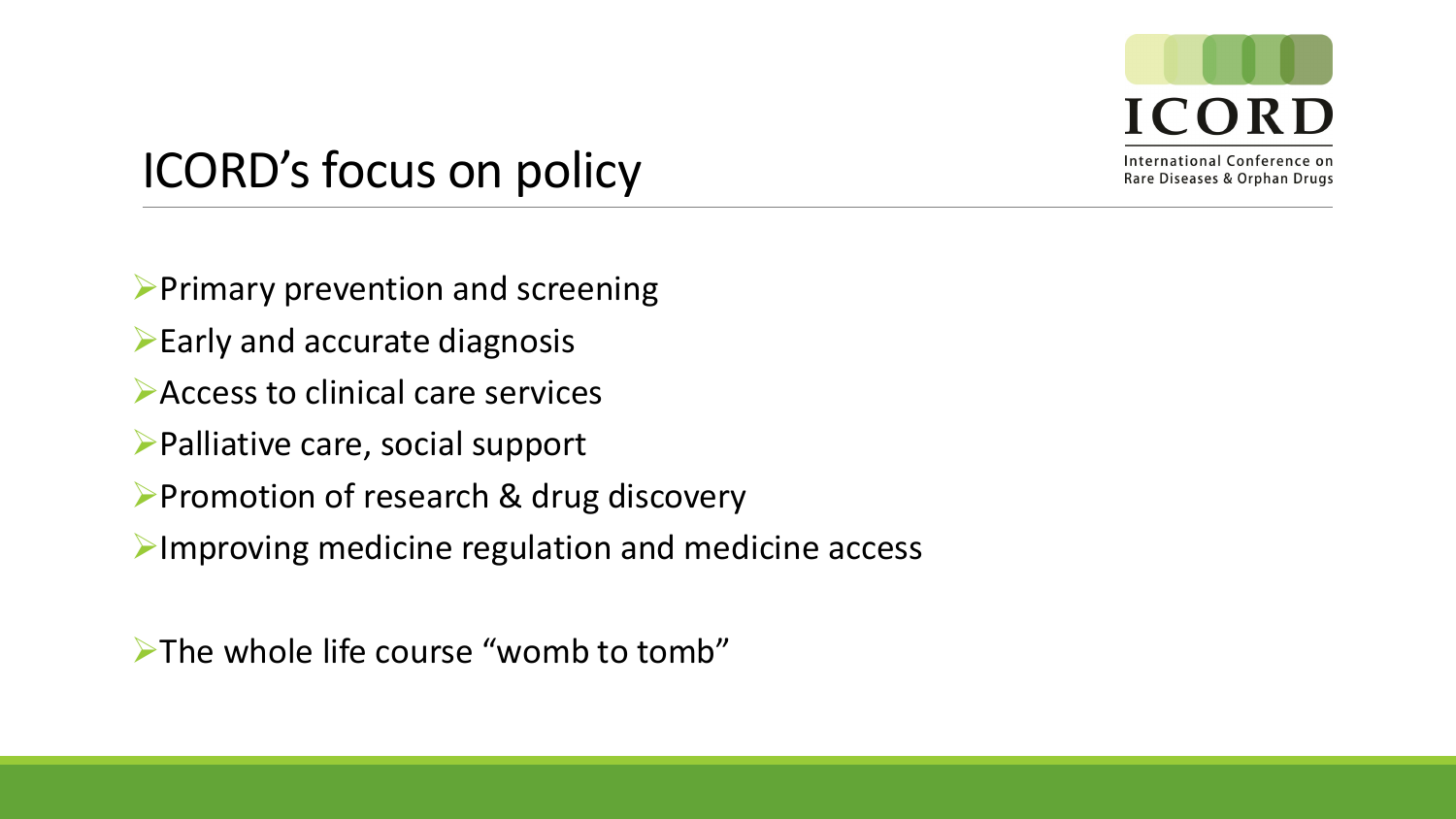

# ICORD's policy statement

#### **The Yukiwariso Declaration**

Yukiwariso is Japanese for Hepatica, a perennial in the buttercup family. It breaks through the late snow to welcome spring and signal new life and hope. It is a rare beauty

ICORD's Yukiwariso Declaration on Rare Diseases was launched in February 2012 at the Tokyo meeting

Published in Acta Paediatrica Vol 101, Issue 8, pp 805-807, August 2012 (summary version)

Also at www.icord.se (full version)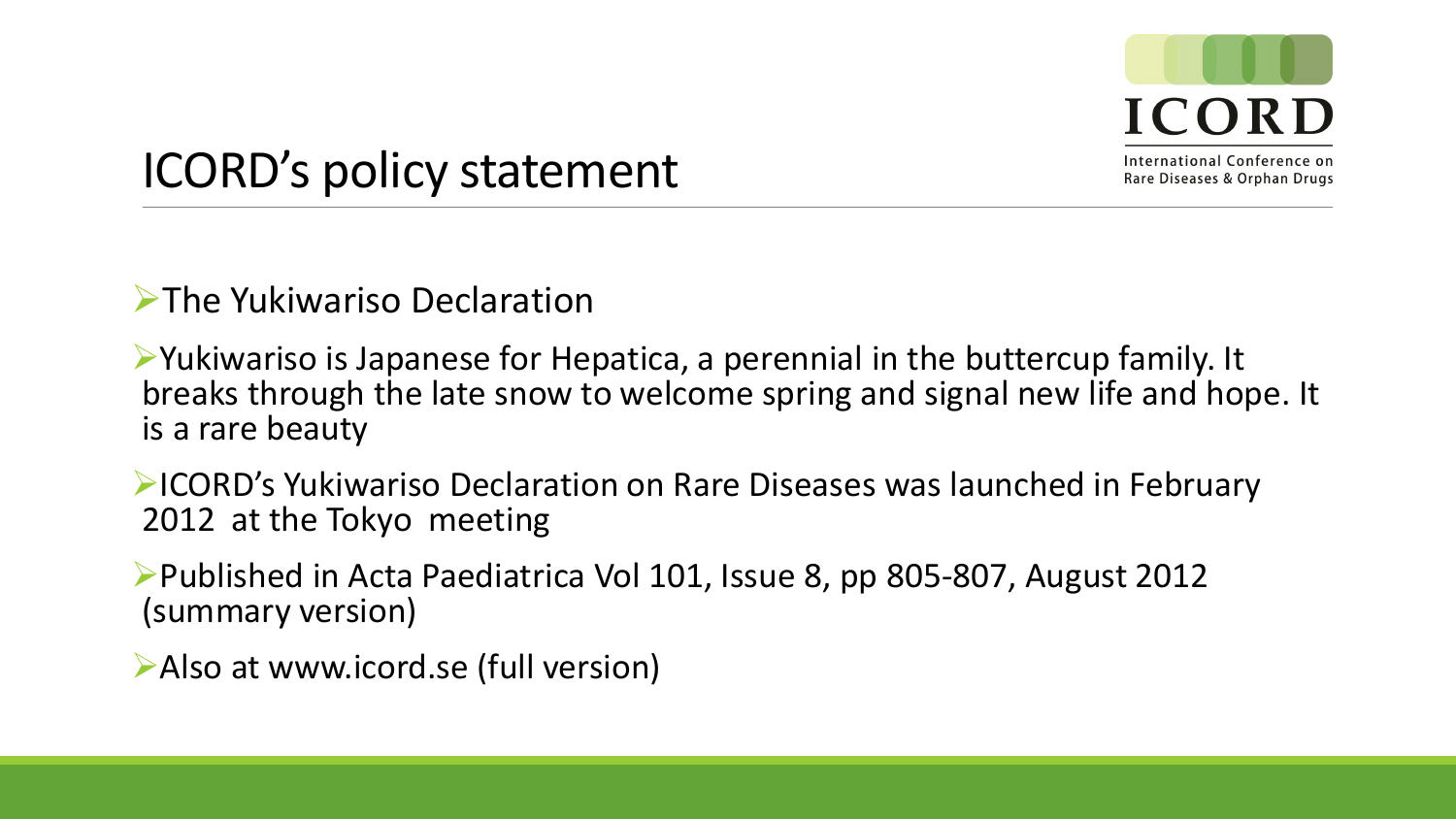

The Yukiwariso Declaration

 $\triangleright$  The declaration provides a rationale and framework for legislation, policies, action plans

Only about 30 of 196 countries have rare disease policies – not all of them are comprehensive

▶ 166 countries (85%) have nothing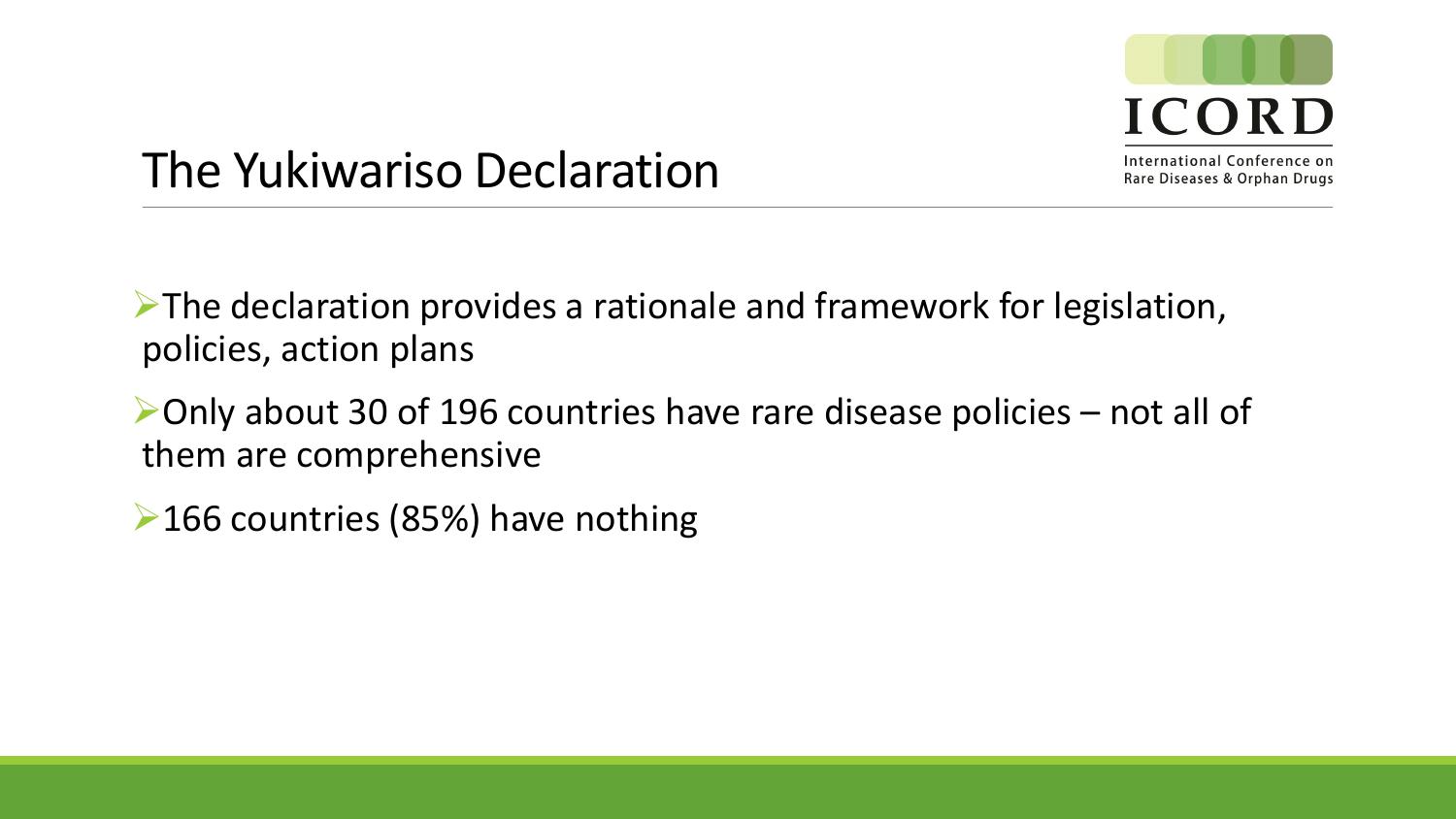

The Declaration's 6 Principles

- $\geq 1$ . RDs are a significant public health issue  $-8\%$
- **►2. Human rights and government duties are involved**
- **►3. RD research and product development should be supported**
- $\geq 4$ . A comprehensive approach to rare diseases should be adopted
- $\triangleright$  5. The importance of patient autonomy, consent and information needs
- $\triangleright$  6. Include patient groups in policy and services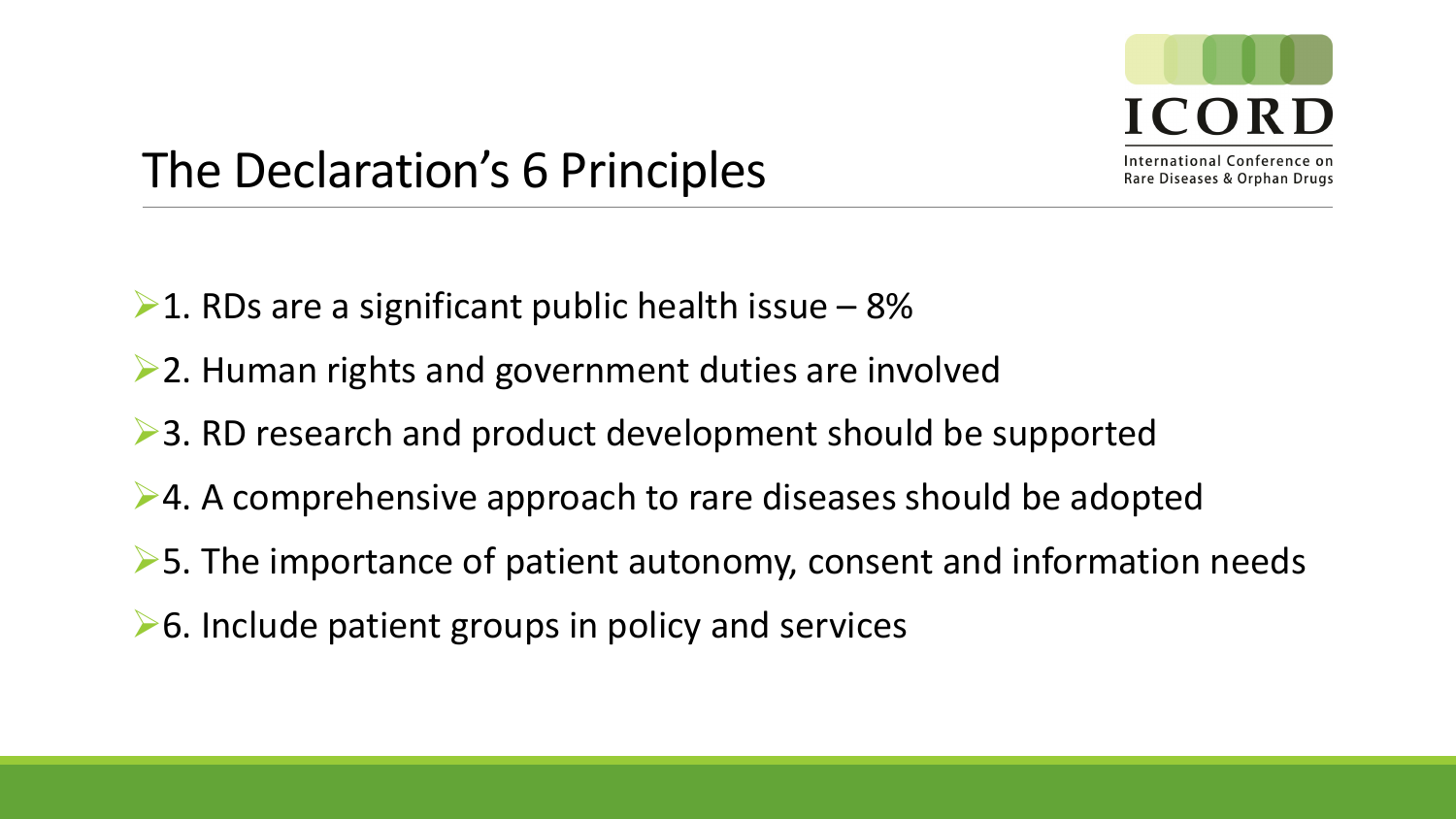

12 guidance points

- $\geq 1$ . Disparities and actions to address them
- $\geq$  2. Human rights and actions to protect them
- **►3. Equity in resource allocation**
- ▶ 4. Specific counterbalancing policies for inherent disadvantage
- $\triangleright$  5. Health economics must be balanced with equity and justice
- **►6. Benefits to common disease knowledge from RD research**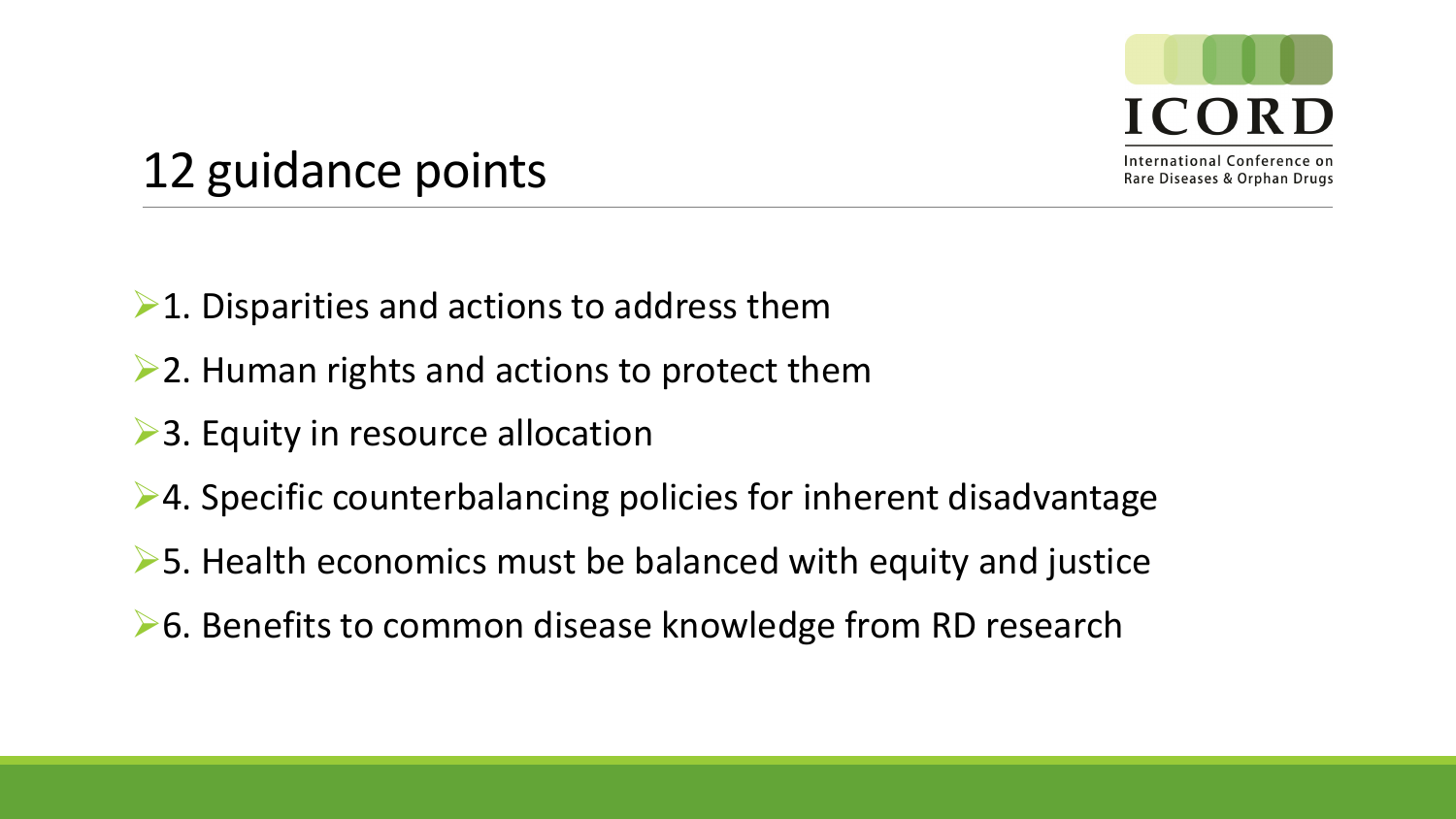

# 12 guidance points (continued)

- $\triangleright$ 7. Gain in clinical care and prevention from research towards therapy
- $\geq 8$ . Encourage public good contributions from industry
- **►9. Include patient groups at all levels**
- $\geq$  10. Develop and support patient groups
- $\geq 11$ . Review risk/benefit evaluation criteria
- $\geq$  12. Promote aid for developing nations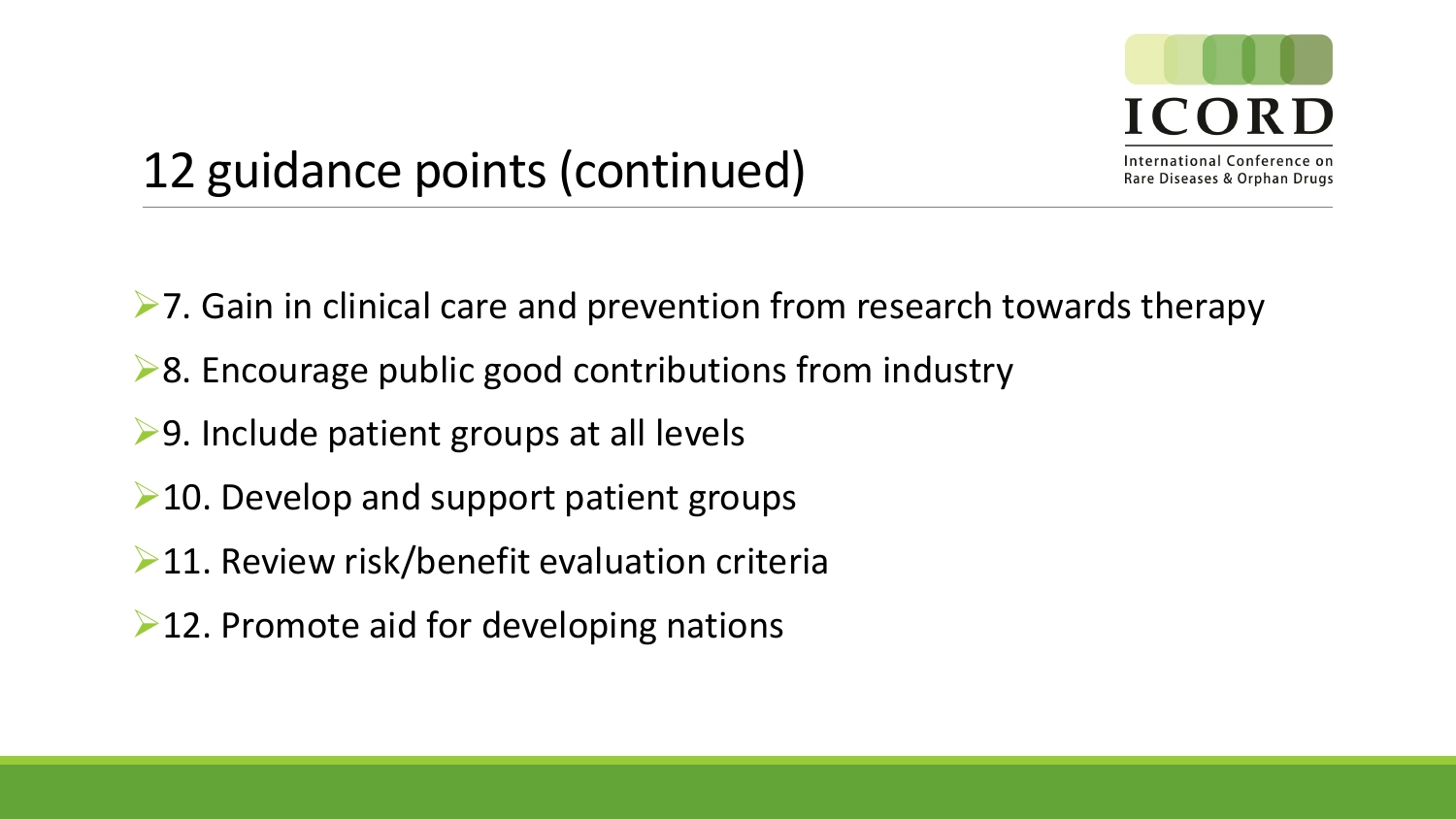

# Working together for rare diseases

 $\blacktriangleright$  ICORD welcomes efforts based on international collaboration

- $\triangleright$  Rare Disease International the patient voices
- $\triangleright$  IRDIRC research collaboration
- $\triangleright$  Rare Disease Day international awareness building
- $\triangleright$  GRDR Global registry program

and more

**EICORD adds the multi-stakeholder perspective** 

 $\triangleright$  The more voices with consistent messages, the better chance of impact